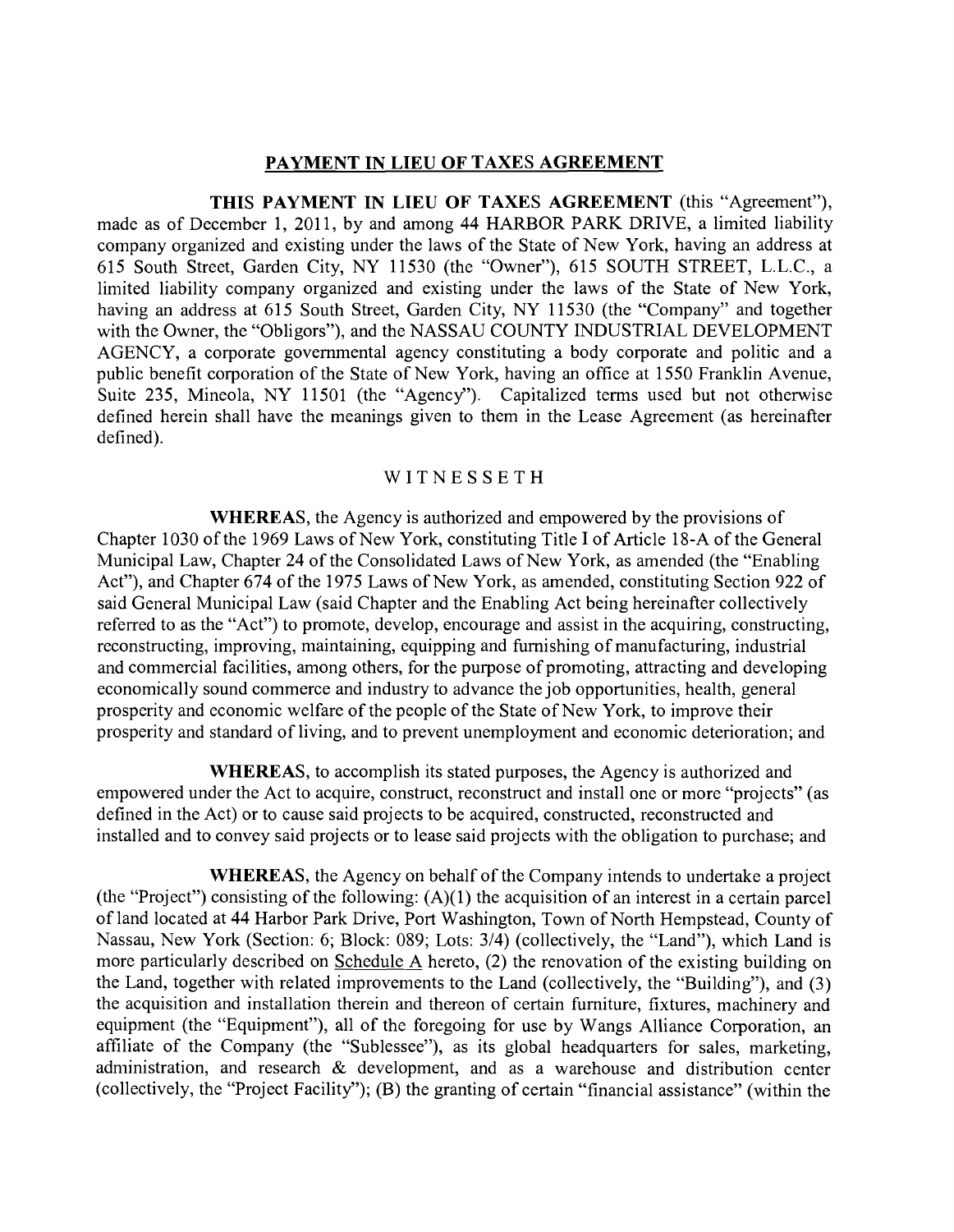meaning of Section 854(14) of the General Municipal Law) with respect to the foregoing, including potential exemptions or partial exemptions from real property taxes, sales and use taxes and mortgage recording taxes; and (C) the lease (with an obligation to purchase), license or sale of the Project Facility to the Company or such other entity as may be designated by the Company and agreed upon by the Agency and the sublease thereof to the Sublessee; and

WHEREAS, the Company proposed that the Owner acquire fee title to the Premises (as hereinafter defined) on its behalf for purposes of consummating a so-called "reverse 1031 exchange" and the Agency has approved such proposal; and

WHEREAS, the Agency is or will be the holder of a leasehold interest in the Land and the Building (collectively, the "Facility"); and

WHEREAS, the Agency proposes to undertake the Project as an authorized project under the Act and to sublease its interest therein to the Company pursuant to a Sublease Agreement dated as of the date hereof between the Agency and the Company (as amended, modified, supplemented or restated from time to time, the "Lease Agreement"); and

WHEREAS, the payment and performance of the Company's obligations under this Agreement shall be secured by a Mortgage and Assigment of Leases and Rents dated as of the date hereof (as amended, modified, supplemented or restated from time to time, the "PILOT Mortgage") from the Owner and the Agency, as mortgagor, to the County of Nassau (the "PILOT Mortgagee"), its successors and assigns, as mortgagee, pursuant to which the Agency and the Owner grant a first mortgage lien on the Facility to the PILOT Mortgagee; and

WHEREAS, under the present provisions of the Act and under the present Section 412-a of the Real Property Tax Law of the State of New York (the "RPTL"), the Agency is required to pay no taxes or assessments upon any of the property acquired by it or under its jurisdiction or supervision or under its control.

NOW, THEREFORE, in consideration of the premises and the payments, agreements, and covenants hereinafter contained, the Company, the Owner and the Agency covenant and mutually agree as follows:

Section 1. Tax-Exempt Status of Facility.

A. Application. (1) The Company shall complete, and the Agency shall file, an application for tax exemption pursuant to Section 412-a of the RPTL (the "Application"). The Application shall be filed with the assessor for each of the various taxing entities having jurisdiction over the Facility, including, without limitation, the County of Nassau (the "County") and each city, town, village and school district within which the Facility is located (such taxing entities, and any successors thereto, being hereinafter collectively referred to as the "Taxing Entities" and each individually as a "Taxing Entity"). The Facility shall not be entitled to exempt status on the tax rolls of any Taxing Entity until the beginning of the first fiscal tax year of such Taxing Entity following the first taxable status date of such Taxing Entity occurring subsequent to the last to occur of (i) the Agency becoming the holder of a leasehold interest in the Facility, (ii) the filing by the Agency of the appropriate Application for tax exemption, and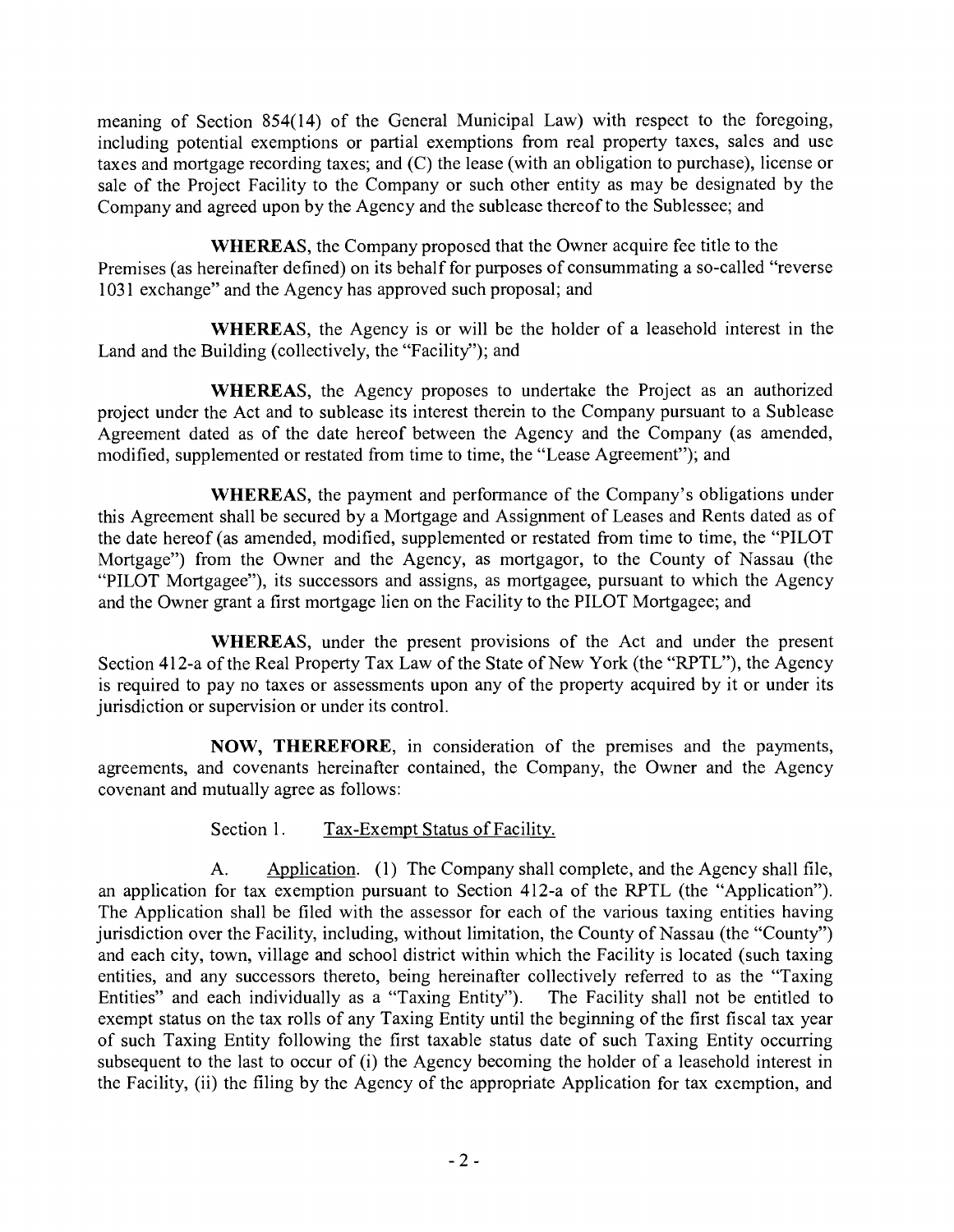(iii) the acceptance of such Application by the appropriate tax assessor(s) (such date, the "PILOT Commencement Date").

(2) The Obligors hereby waive any claim or cause of action against the Agency, and releases the Agency from any liability to the Obligors, arising from any denial of an exemption from real property taxes and assessments, except to the extent that such denial results solely from the willful failure of the Agency, after demand by the Company, to file the completed Application for tax exemption as set forth in this Agreement.

**B.** Special Assessments. The parties hereto understand that the tax exemption extended to the Agency by Section 874 of the General Municipal Law of the State of New York and Section 412-a of the RPTL may not entitle the Agency to exemption from special assessments and special ad valorem levies. Pursuant to the Lease Agreement and the other Transaction Documents, the Obligors will be required to pay all special assessments and special ad valorem levies levied and/or assessed against or with respect to the Facility, subject to Section  $2(B)(3)$  hereof.

 $C_{\cdot}$ Other Charges. If any taxes, assessments, service charges or other govemmental charges become payable by the Company, the Owner or the Agency on the Facility or the rental paid pursuant to the Lease Agreement or the occupancy of or any interest of the Company, the Owner or the Agency in the Facility or any part thereof or any personal property used in connection with the business conducted and located therein, the amount of any such taxes, assessments or charges shall be paid by the Obligors as and when due. Furthermore, water charges, sewer rentals, sewage treatment charges, solid waste charges and any other charges in the nature of utility charges shall be paid as and when due directly by the Obligors and shall not be credited against nor be affected in any manner by any payment in lieu of real property taxes and assessments in any year and shall be computed pursuant to the formula adopted by the relevant Taxing Entity.

Section 2. Payments.

 $A<sub>1</sub>$ Tax Payments. Prior to the PILOT Commencement Date, the applicable real property taxes and assessments levied and/or assessed against or with respect to the Facility shall be payable in full by the Obligors to the applicable Taxing Entity as if the Agency were not the holder of a leasehold interest in the Facility or otherwise involved in the Project.

 $B<sub>1</sub>$ PILOT Payments. (1) From the PILOT Commencement Date through and including the last day of the fifteenth (15th) fiscal tax year thereafter (such date, the "Abatement Expiration Date"), the Obligors shall make payments in lieu of real property taxes and assessments levied and/or assessed by the Taxing Entities against the Facility (collectively, the "PILOT Payments") as follows, subject to the provisions of Section 2(B)(3) hereof:

| for the fiscal tax year commencing on the PILOT                  | \$534,691 |
|------------------------------------------------------------------|-----------|
| Commencement Date                                                |           |
| for the fiscal tax year commencing on the 1st anniversary of the | \$534,691 |
| PILOT Commencement Date                                          |           |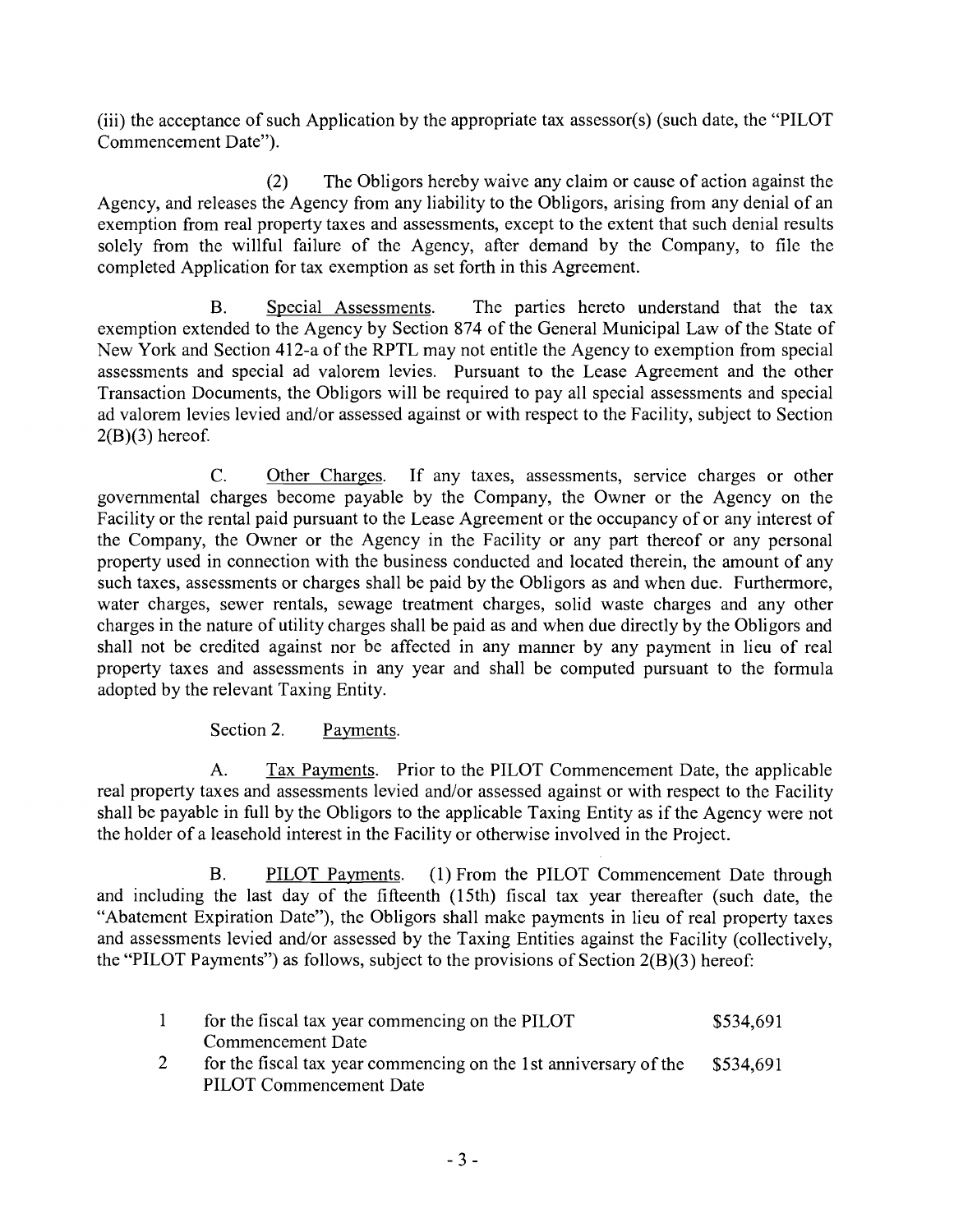| $\overline{3}$ | for the fiscal tax year commencing on the 2nd anniversary of the<br>PILOT Commencement Date  | \$534,691 |
|----------------|----------------------------------------------------------------------------------------------|-----------|
| 4              | for the fiscal tax year commencing on the 3rd anniversary of the<br>PILOT Commencement Date  | \$534,691 |
| 5              | for the fiscal tax year commencing on the 4th anniversary of the<br>PILOT Commencement Date  | \$534,691 |
| 6              | for the fiscal tax year commencing on the 5th anniversary of the<br>PILOT Commencement Date  | \$534,691 |
| $\overline{7}$ | for the fiscal tax year commencing on the 6th anniversary of the<br>PILOT Commencement Date  | \$534,691 |
| 8              | for the fiscal tax year commencing on the 7th anniversary of the<br>PILOT Commencement Date  | \$534,691 |
| 9              | for the fiscal tax year commencing on the 8th anniversary of the<br>PILOT Commencement Date  | \$550,732 |
| 10             | for the fiscal tax year commencing on the 9th anniversary of the<br>PILOT Commencement Date  | \$567,254 |
| 11             | for the fiscal tax year commencing on the 10th anniversary of<br>the PILOT Commencement Date | \$584,257 |
| 12             | for the fiscal tax year commencing on the 11th anniversary of<br>the PILOT Commencement Date | \$601,795 |
| 13             | for the fiscal tax year commencing on the 12th anniversary of<br>the PILOT Commencement Date | \$619,867 |
| 14             | for the fiscal tax year commencing on the 13th anniversary of<br>the PILOT Commencement Date | \$638,475 |
| 15             | for the fiscal tax year commencing on the 14th anniversary of<br>the PILOT Commencement Date | \$657,616 |

 $(2)$ From and after the Abatement Expiration Date, and until the Agency's interest in and to the Facility is conveyed to the Company pursuant to the terms of the Lease Agreement and the Facility has been retumed to the tax rolls as fully taxable property, the Obligors shall make PILOT Payments (defined in Section 2 hereof) equal to one hundred percent (100%) of the amount of real property taxes and assessments that would have been levied and/or assessed against or with respect to the Facility as if the Facility were owned by the Company or the Owner and the Agency were not otherwise involved in the Project.

"PILOT Obligations" shall mean all amounts required to be paid by the Obligors under this Agreement, including, without limitation, those amounts set forth in Sections 2.A and 2.B hereof

 $(3)$ Any provision of this Agreement to the contrary notwithstanding, the amount of PILOT Payments set forth in Section 2(B)(1) hereof for each fiscal tax year from the PILOT Commencement Date through the Abatement Expiration Date, shall be reduced (but not below \$0) by the amount, if any, of special assessments and special ad valorem levies assessed against or levied upon the Facility for such fiscal tax year (collectively, "Special Assessments"), whether by the Nassau County Tax Assessor's Office or otherwise, which Special Assessments would otherwise be payable by the Obligors pursuant to this Agreement. The amount of any such reduction of a PILOT Payment shall be set forth on the applicable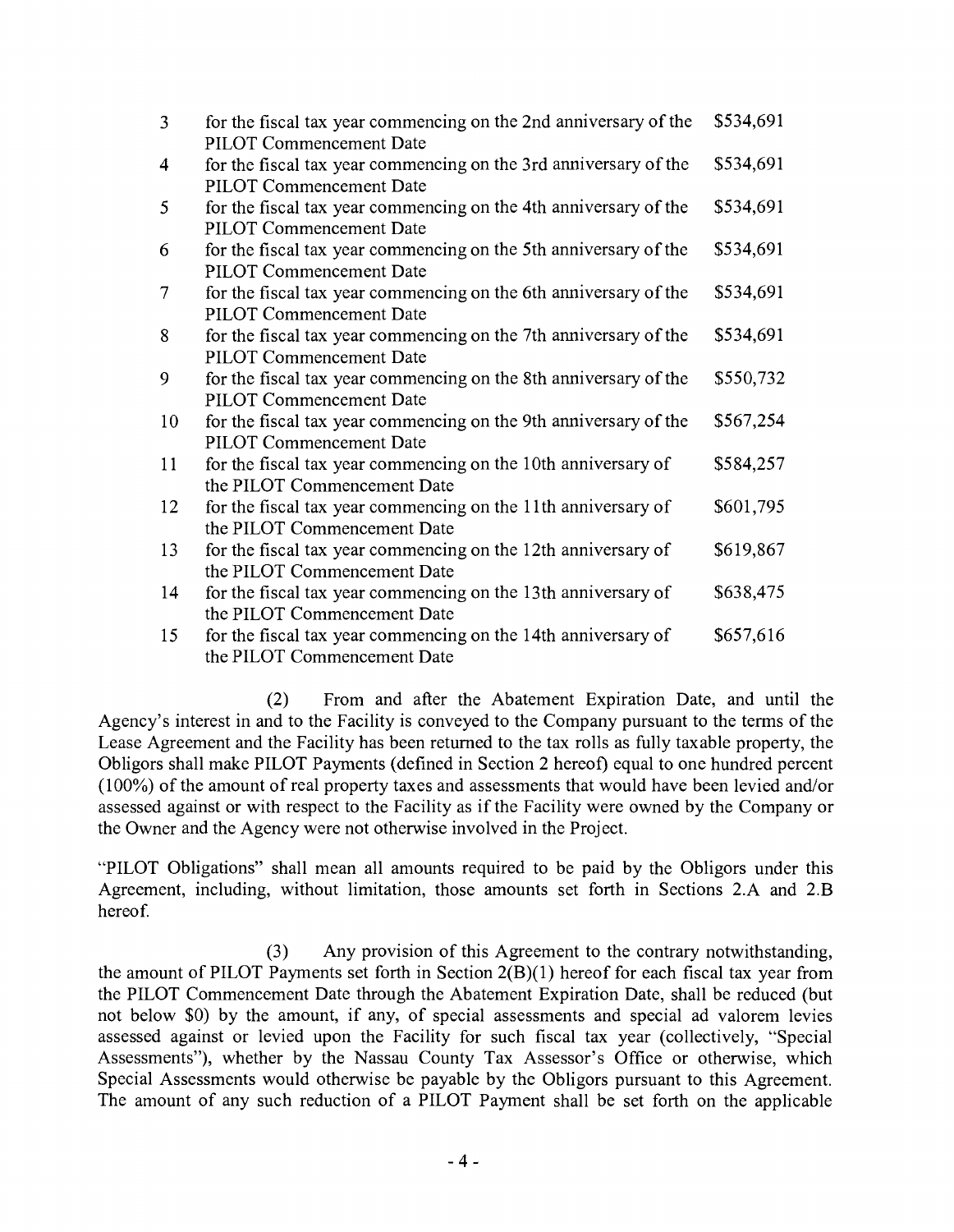PILOT bill issued with respect to such fiscal tax year, if any, but the failure of the Obligors to receive such bill shall in no event affect such Obligor's obligation to pay such PILOT Payment. In the event that (i) the amount of Special Assessments for a particular fiscal tax year exceeds the amount of the PILOT Payment for such fiscal tax year (such excess is hereinafter referred to as an "SA Credit"), or (ii) the amount of PILOT Payments for a particular fiscal tax year are not reduced by the amount of Special Assessments for such fiscal tax year (the amount of such Special Assessments is hereinafter referred to as an "SA Reduction"), then the amount of such SA Credit or SA Reduction, as the case may be, shall be carried over as a credit for the following fiscal tax year(s); provided, however, that if there is an unused SA Credit at the end of the terrn of the PILOT Payments hereunder, then the Obligors shall not be entitled to (a) take such SA Credit against any further payments hereunder or against real property taxes assessed against the Facility, or (b) an extension of the term of this Agreement.

C. Payments. (1) Amounts due and payable under this Agreement shall be payable to the Treasurer of the County of Nassau (the "Treasurer"), 240 Old Country Road,  $3<sup>rd</sup>$ floor, Mineola, NY 11501, or at such other address as the Treasurer may notify the Obligors of in writing.

(2) All PILOT Payments hereunder shall be allocated among the affected tax jurisdictions in proportion to the amount of real property and other taxes and assessments that would have been received by each Taxing Entity had the Project not been tax exempt due to the status of the Agency.

D. Due Dates; Interest; and Penalties. (1) The Obligors may be billed for PILOT Payments as if the Facility were on the tax rolls at the time when taxes for each Taxing Entity are due.

 $(2)$ If any payment required under this Agreement is not made on or before the due date thereof, such payment shall be delinquent and the Obligors shall pay a late charge equal to the greater of (a) five (5%) percent of the payrnent, and for each month, or part thereof, that the payment is delinquent beyond the first month, the Obligors shall pay an additional late charge equal to one (1%) percent per month of the total amount payable; and (b) the late charge applicable from time to time to real property tax levies and assessments that are not paid when due.

 $(3)$ Anything contained in this subparagraph to the contrary notwithstanding, the Obligors shall have the obligation to make all payments of PILOT Obligations (other than payments of penalties, if any), in two equal semi-annual installments on or prior to the date which is five (5) Business Days prior to January I and July I for the General Tax portion of the PILOT Obligations and April 1 and October 1 for the School Tax portion of the PILOT Obligations, as applicable, of each year of the tenn of the Lease Agreement or on such other due dates as may be established by the Agency or the Treasurer from time to time during the term of the Lease Agreement.

E. Partial Sale; Transferee's Obligation; Apportionment of Reduction to Local Taxing Entities. During the term of this Agreement, in the event that the Facility, or any portion thereof or interest therein, is sold, transferred, assigned or otherwise disposed of by the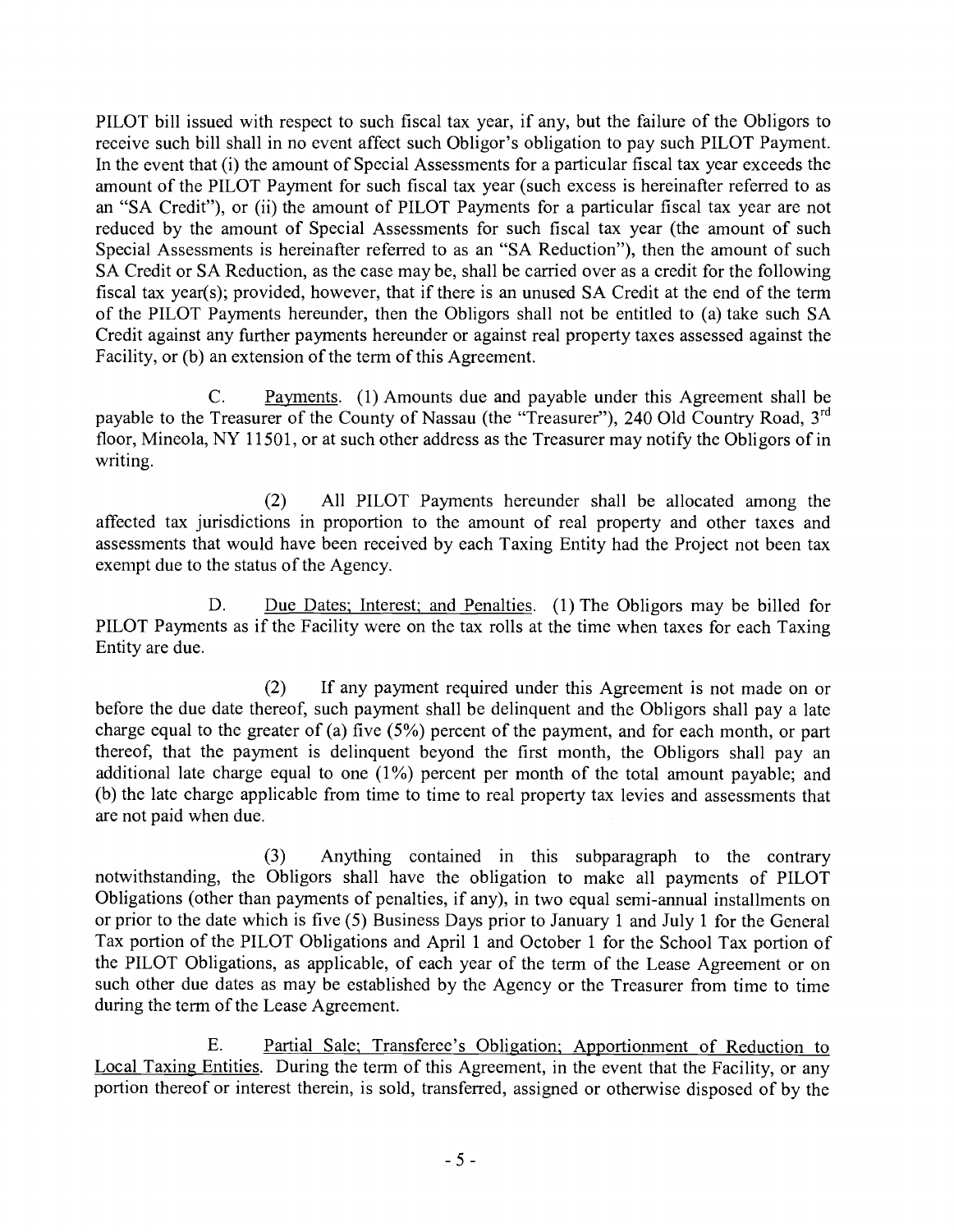Agency, the transferees thereof will thereafter pay the real property taxes and assessments on such Land and the Building and any Additional Facilities (as hereinafter defined) located on the Land, or on such portion of the Land, that was sold, transferred, assigned or otherwise disposed of, as may be required by applicable law.

F. Sale; Obligors' Obligation. In the event that the Agency sells, transfers, assigns or otherwise disposes of its interest in the Facility to any party other than the Company, the Obligors' obligation for PILOT Obligations shall be prorated to the date of the closing of the transaction and thereupon all obligations of the Obligors for payment of PILOT Obligations shall cease, but the Agency shall take such steps with the transferee or assignee other than the Obligors to assure that each of the Taxing Entities shall suffer no loss of revenue until the Facility can be placed back on the tax rolls as fully taxable real property and taxes levied and billed therefor.

Section 3. Effective Date: Duration of Agreement. This Agreement shall become effective upon the execution and delivery of the Lease Agreement by the Company and the Agency and this Agreement by the Obligors and the Agency and the execution and delivery of the Company Lease from the Owner to the Agency and shall continue in effect until the earlier of (i) the termination of this Agreement pursuant to the terms of the Lease Agreement or of this Agreement, or (ii) the date on which the Company Lease and the Lease Agreement are terminated pursuant to the Lease Agreement or this Agreement and the Facility has been placed back on the tax rolls as taxable property.

Section 4. Events of Default. The following shall constitute an "Event of Default" under this Agreement:

Failure by the Obligors to make any payment specified herein and the  $A<sub>1</sub>$ continuance of such failure for a period of fifteen (15) days after receipt by the Obligors of written notice from the Agency, the County and/or any Taxing Entity.

Failure by the Obligors to comply with or perform any provision of this **B.** Agreement other than the payment provisions hereof and the continuance of such failure for a period of thirty (30) days after receipt by the Obligors of written notice thereof from the Agency or, if such default is capable of being cured but cannot be cured within such thirty (30) day period, the failure of the Obligors to commence to cure such default within such thirty (30) day period and to prosecute such cure to completion, provided in no event shall such cure period exceed sixty (60) days.

 $C<sub>1</sub>$ An Event of Default under the Company Lease, the Lease Agreement or any other agreement between the Agency and the Company or the Owner.

If the Obligors fail to make any payments pursuant to this Agreement when due, the amount or amounts so in default shall continue as an obligation of the Obligors until fully paid.

Upon the occurrence and during the continuance of an Event of Default hereunder, the Obligors shall be required to make PILOT Payments as if the Facility were owned by the Company or the Owner and the Agency was not otherwise involved in the Project, such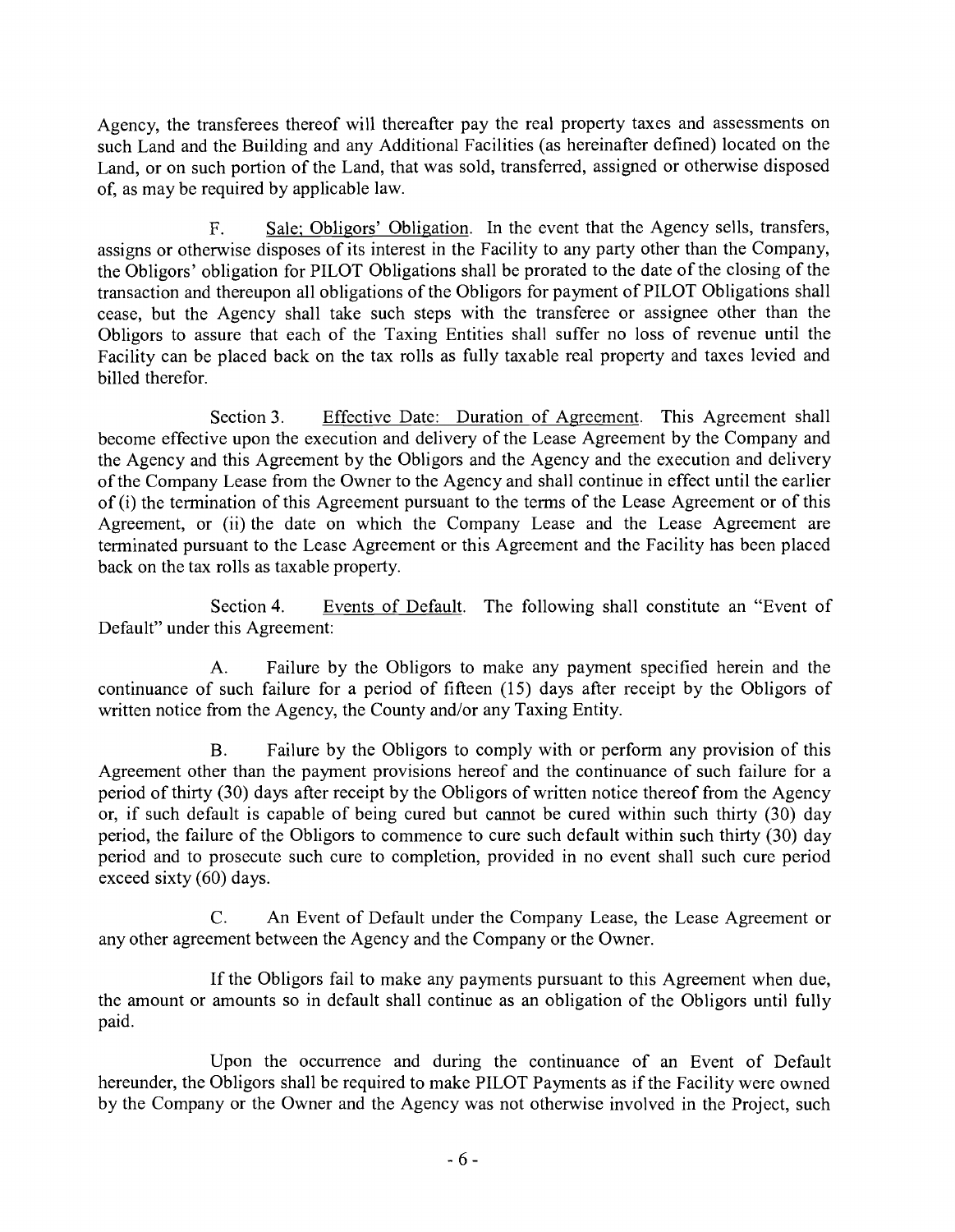amounts to commence to be paid for the period subsequent to the date it is determined by the Agency that there is an Event of Default hereunder. In such event, the tax rate, interest and penalties shall be those then in effect in the Taxing Entities in which the Facility is located.

Upon the occurrence and continuance of an Event of Default hereunder, the Agency shall be entitled to sue to enforce any provision of this Agreement and to recover the payments of PILOT Obligations in default from the Obligors, together with all the costs and expenses of the Agency, its successors or assigns, paid or incurred in such recovery (including court costs and attomeys' fees and expenses) and interest at the rate charged by the respective Taxing Entities on overdue payments of taxes. In addition, the Agency shall have the right to terminate the Company Lease and the Lease Agreement at any time, and the Obligors shall accept such termination.

The Agency, in enforcing payrnent by the Obligors of the PILOT Obligations, may take whatever action and exercise any or all of the rights and remedies specified in this Agreement or any other remedy provided by law.

Each and every Event of Default shall give rise to a separate cause of action hereunder, and separate suits may be brought hereunder as each cause of action arises.

No delay or omission in exercising any right or power accruing upon the occurrence of any Event of Default hereunder shall impair any such right or power or shall be construed to be a waiver thereof, but any such right or power may be exercised from time to time and as often as may be deemed expedient. Further, no payment by the Agency or receipt by the Agency or a Taxing Entity of a lesser amount than the correct amount or manner of payment due hereunder shall be deemed to be other than a payment on account, nor shall any endorsement or statement on any check or any letter accompanying any check or payment be deemed to effect or evidence an accord and satisfaction, and the Agency and/or any Taxing Entity may accept any check or payment as made without prejudice to the right to recover the balance or pursue any other remedy in this Agreement or otherwise provided at law or in equity.

In no event shall the Agency be liable to any of the Taxing Entities for the payments specified herein, whether or not the Obligors make such payments. The Obligors hereby agree to indemnify, defend (with counsel selected by the Agency) and hold harmless the Agency and its officers, members, agents (other than the Company), attomeys, servants and employees, past, present and future, against any such liability for such payments and against all penalties, interest, and other charges resulting from the delinquency of such payments.

The Agency and the Obligors hereby acknowledge the right of the County, as beneficiary of this Agreement (on behalf of itself and all other Taxing Entities), to pursue any appropriate remedies, including an action or proceeding in the courts, to recover directly from the Obligors any payments of PILOT Obligations in default hereunder and/or to exercise its rights and remedies under the PILOT Mortgage. The Obligors shall promptly notify the Agency of any action or proceeding brought, or other measure taken, by a Taxing Entity to recover such payments in default hereunder. It is understood that the right of any Taxing Entity herein acknowledged is in addition to, and shall not impair, the Agency's own rights arising from a breach of this Agreement.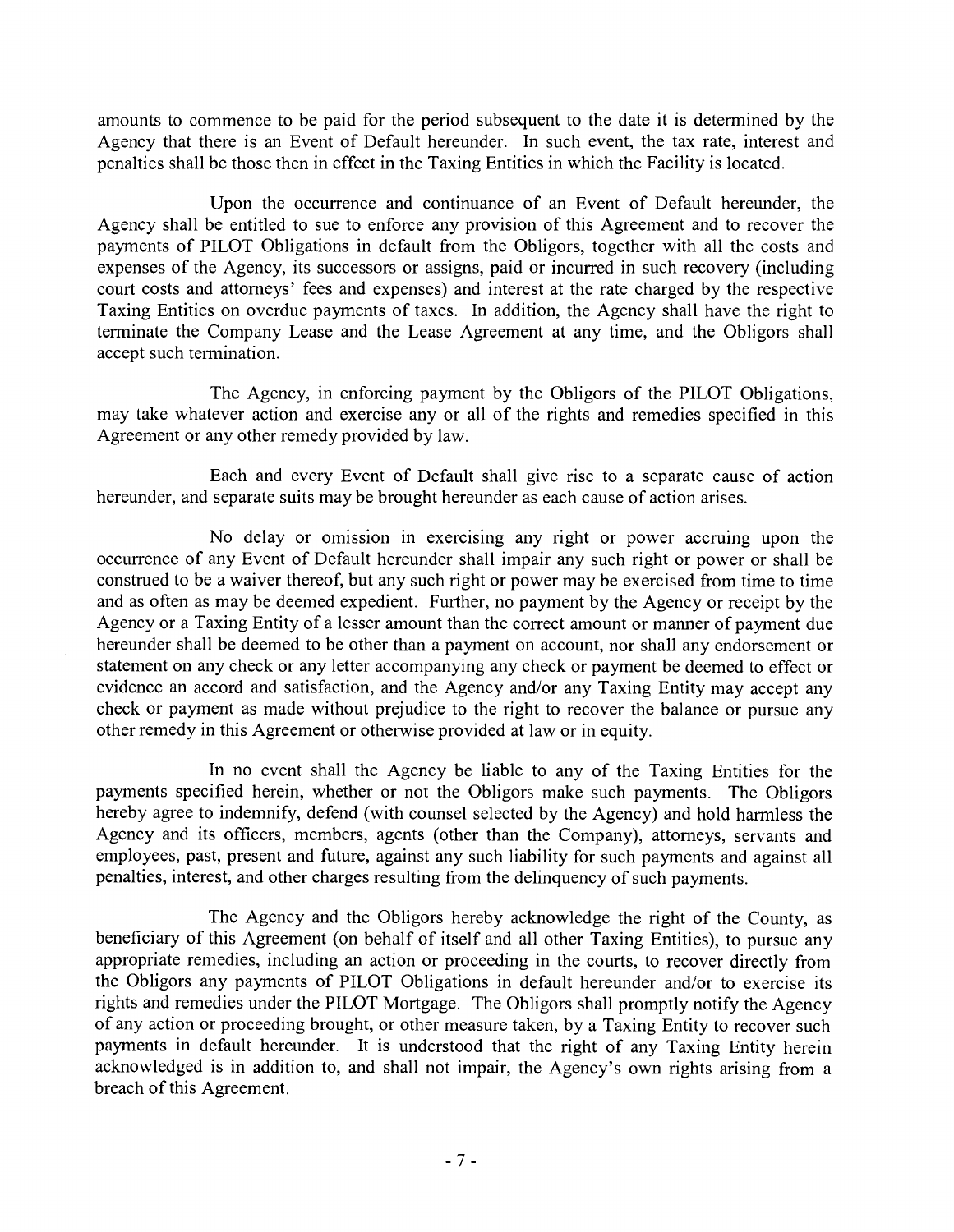In the event that title to the Facility is conveyed by the Company or the Owner to any other party prior to expiration of the term of the Lease Agreement, this Agreement shall become null and void and any remaining tax abatement hereunder shall be canceled.

Section 5. Additional Facilities. If any structural additions or change in use shall be made to the buildings or other improvements included in the Facility subsequent to the date hereof (other than the initial changes contemplated as part of the Project), or if any additional buildings or improvements shall be constructed on the Land (other than the initial renovations contemplated as part of the Project) (such change of use, structural additions, buildings and improvements being referred to hereinafter as "Additional Facilities"), the Obligors agree to increase its PILOT Obligations hereunder in an amount, as determined by the Agency or a tax assessor selected by the Agency, equal to the increased tax payments, if any, that would have been payable on such increase if this Agreement were not in effect. Nothing herein shall constitute the Agency's consent to the construction of any such additions or additional buildings or improvements or to such change of use.

Section 6. Change of Law. In the event the Facility, or any part thereof, is declared to be subject to taxation for real property taxes or assessments by an amendment to the Act, other legislative change or a final judgment of a court of competent jurisdiction, the obligations of the Obligors hereunder shall, to such extent, be null and void.

Section 7. Waiver of Tax Exemption. The Obligors, in recognition of the benefits provided under this Agreement, and for so long as the Lease Agreement is in effect, hereby expressly waive any rights they may have for any exemption under Section 485-b of the RPTL or any other exemption under any other law or regulation (except, however, for the exemption provided under Article 18-A of the General Municipal Law) with respect to the Facility.

The Obligors, in recognition of the benefits provided under this Agreement and the Lease Agreement, hereby expressly waive the right to institute judicial or other review of an assessment of the real property with respect to the Facility, whether pursuant to the provisions of Article 7 of the RPTL or other applicable law, as the same may be amended from time to time; provided, however, that the Obligors shall have the right to institute such review of the assessment with respect to Years 13, 14 and 15 of the term of this Agreement. In addition, the Obligors hereby represent and warrant that they have stipulated to the discontinuance (with prejudice) of all pending tax certiorari proceedings, if any, with respect to the Facility on or before the date hereof.

Section 8. Delivery of PILOT Statement. The Company shall deliver to the Comptroller of the County of Nassau, on or before the dates set forth for payment of the PILOT Obligations in Section 2 hereof, in each year during the term of the Lease Agreement, a verified statement setting forth the amount of such payments and the dates of such payments.

Section 9. Limited Obligation. The obligations, covenants and agreements of the Agency hereunder shall not constitute or give rise to an obligation of the State of New York, the County or any city, town, village or school district within which the Facility is located and neither the State of New York, the County nor any such city, town, village or school district shall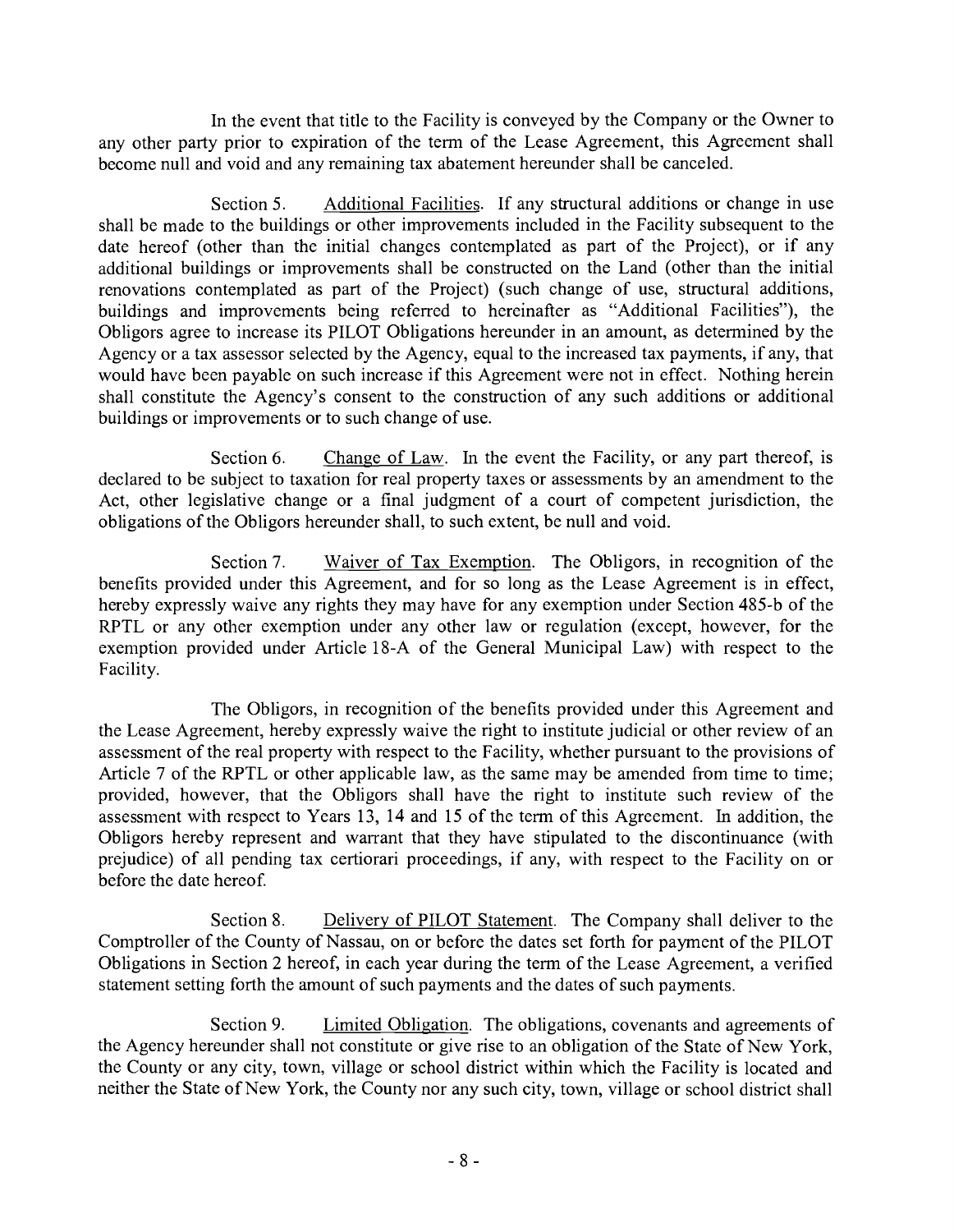be liable thereon, and further, such obligations, covenants and agreements shall not constitute or give rise to a general obligation of the Agency.

Section 10. No Waiver. Failure by the Agency in any instance to insist upon the strict perfonnance of any one or more of the obligations of the Obligors under this Agreement, or to exercise any election herein contained, shall in no manner be or be deemed to be a waiver by the Agency of any of the Obligors' defaults or breaches hereunder or of any of the rights and remedies of the Agency by reason of such defaults or breaches, or a waiver or relinquishment of any and all of the Obligors' obligations hereunder. No waiver, amendment, release or modification of this Agreement shall be established by conduct, custom or course of dealing. Further, no payment by the Obligors or receipt by the Agency of a lesser amount than the correct amount or manner of payment due hereunder shall be deemed to be other than a payment on account, nor shall any endorsement or statement on any check or any letter accompanying any check or payment be deemed to effect or evidence an accord and satisfaction, and the Agency may accept any check or payments as made without prejudice to the right to recover the balance or pursue any other remedy in this Agreement or otherwise provided at law or in equity.

Section 11. Notices.

 $A<sub>1</sub>$ All notices, certificates and other communications hereunder shall be in writing and shall be sufficiently given and shall be deemed given on the earlier of (1) three (3) Business Days after being sent to the applicable address stated below by registered or certified mail, return receipt requested, or by such other means as shall provide the sender with documentary evidence of such delivery, or (2) the date on which delivery is refused by the addressee, as evidenced by the affidavit of the Person who attempted to effect such delivery.

 $B<sub>1</sub>$ The addresses to which notices, certificates and other communications hereunder shall be delivered are as follows:

# To the Agency:

Nassau County Industrial Development Agency 1550 Franklin Avenue, Suite 235 Mineola, NY 11501 Attention: Joseph J. Keamey, Executive Director

With a courtesy copy to:

Phillips Lytle LLP 1305 Franklin Avenue, 2nd floor Garden City, NY 11530 Attention: Paul V. O'Brien, Esq.

To the Company & the Owner:

615 South Street, L.L.C. 44 Harbor Park Drive LLC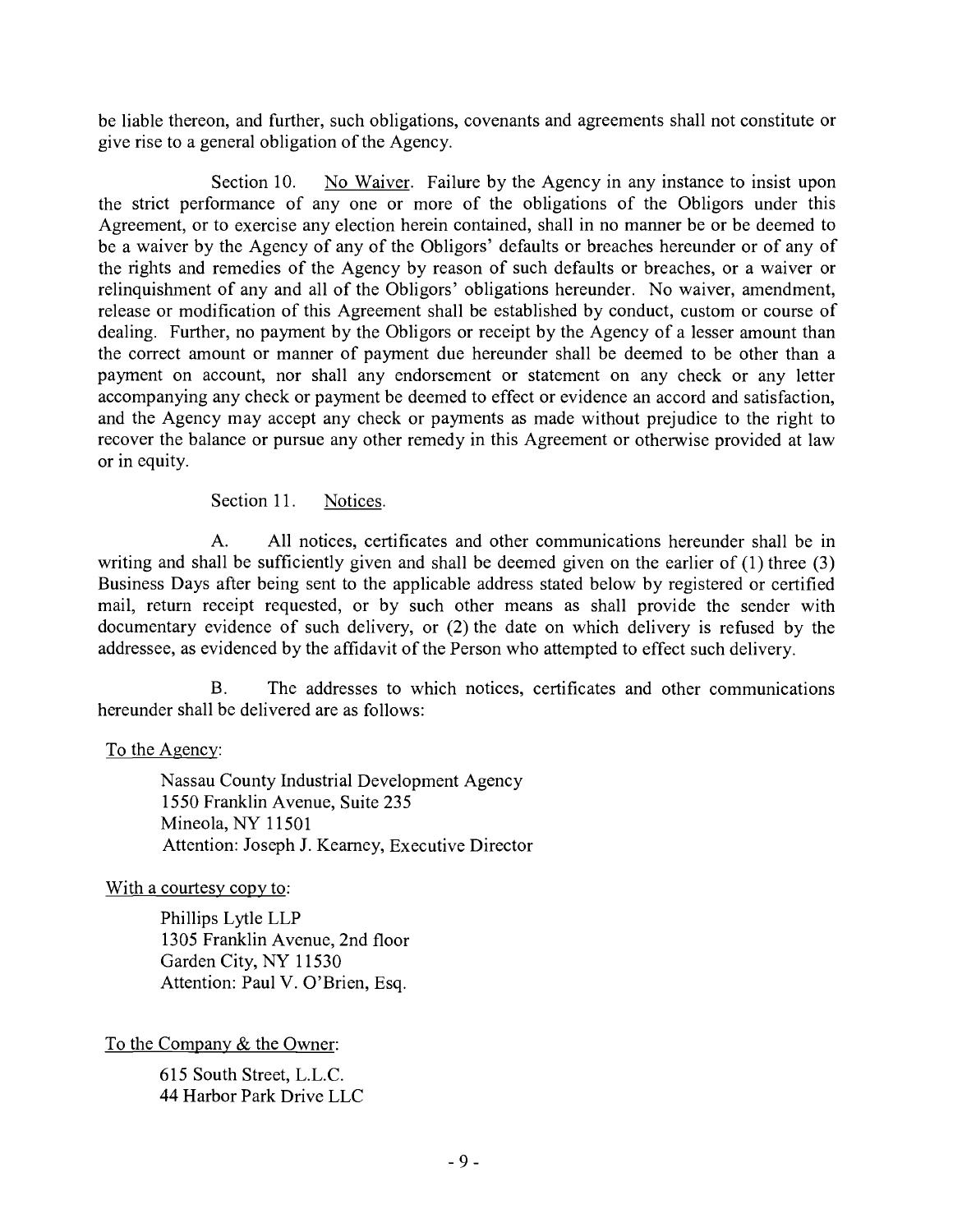615 South Street Garden City, NY 11530 Attention: Tony Wang

With a courtesy copy to:

 $\mathbf{e}$  and  $\mathbf{e}$ 

Sahn Ward Coschignano & Baker, PLLC 333 Earle Ovington Boulevard, Suite 501 Uniondale, NY 11553 Attention: Chris Coschignano, Esq.

Section 12. Change of Address. The Agency or the Obligors may, by notice given hereunder to each other, designate any further or different addresses to which subsequent notices, certificates or other communications to them shall be sent.

Section 13. Assigmnent of Agreement. This Agreement shall be binding upon the successors and permitted assigns of the Obligors but no assignment shall be effective to relieve the Obligors of any of their obligations hereunder unless expressly authorized and approved in writing by the Agency.

Section 14. Independent Agreement. Notwithstanding any other provision of this Agreement, including the recitals hereof, the parties agree that the Lease Agreement executed between the parties thereto shall be a separate and independent document from this Agreement, and irrespective of whether any provision of this Agreement or the entirety hereof shall be held invalid or unenforceable by any court of competent jurisdiction, the Lease Agreement shall be construed, interpreted, and otherwise regarded separate and apart from this Agreement. The parties hereto specifically note that the considerations and terms provided for in this Agreement and provided for in the Lease Agreement are the only considerations and terms for which the parties thereto have executed this Agreement.

Section 15. Invalidity. If any one or more phrases, sentences, clauses or provisions of this Agreement or the entirety hereof shall be declared invalid or unenforceable by any order, decree or judgment of any court of competent jurisdiction, then such phrase, sentence, clause or provision or the entirety of this Agreement shall be deemed to be refonned in such manner as shall be determined by such court, or in the absence of such a determination then in the reasonable judgment of the Agency, to render such phrase, sentence, clause or provision of this Agreement valid and enforceable under applicable law. The parties hereto agree to enter into such documents, agreements and instruments as the Agency reasonably determines are necessary to effect any such reformation. In the event that any one more of the phrases, sentences, clauses or provisions of this Agreement cannot be reformed to comply with applicable law, then this Agreement shall be construed as if such phrase, sentence, clause or paragraph had not appeared in this Agreement.

Section 16. Amendments. This Agreement may not be modified, amended, supplemented, or changed without the written consent of the Agency and the Obligors.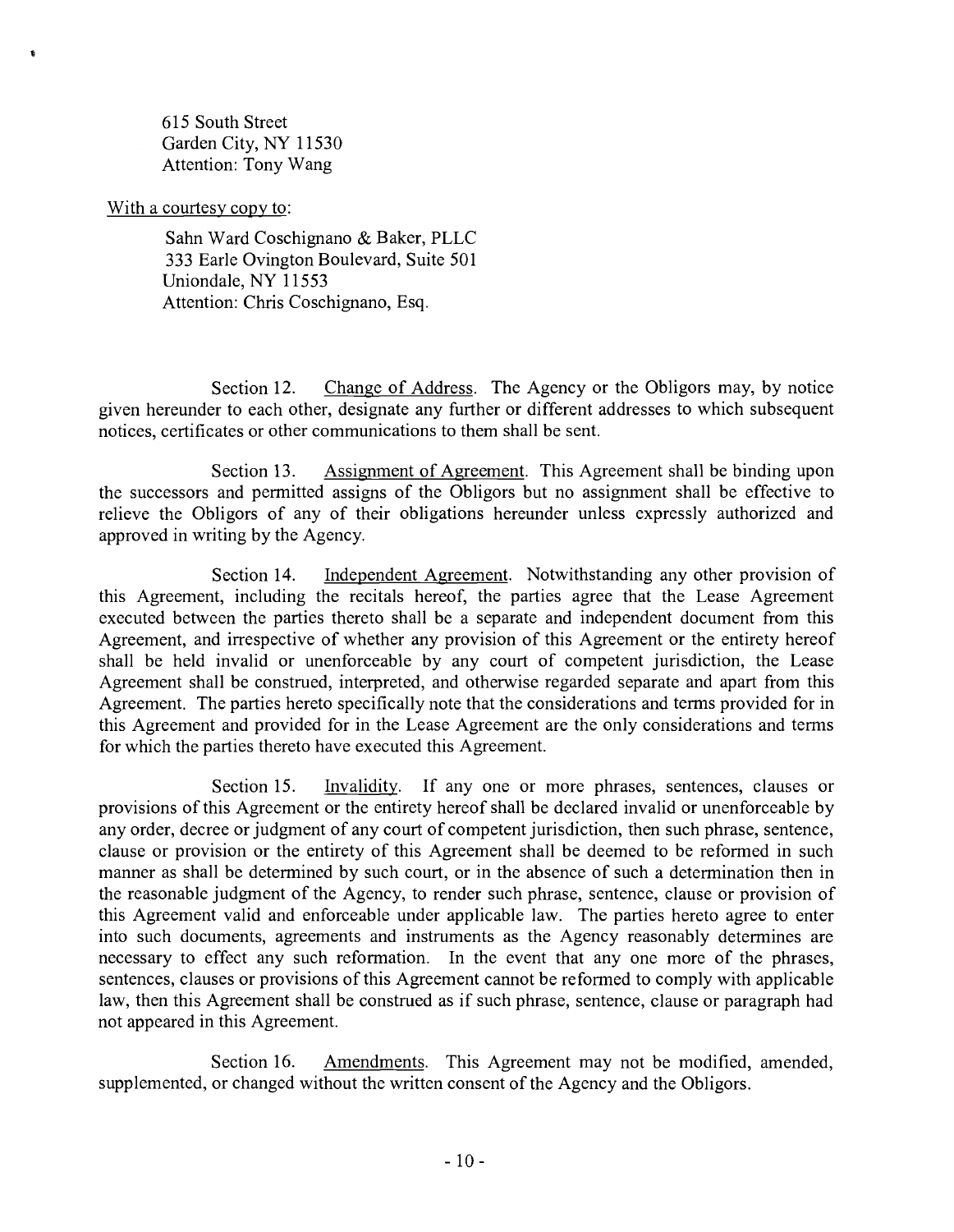Section 17. Prior Agreements. This Agreement constitutes the entire agreement, and supersedes all prior agreements and understandings, whether written or oral, among the parties with respect to the subject matter hereof.

Section 18. Delivery of Agreement. The Agency covenants to use reasonable efforts to deliver to each Taxing Entity a copy of this Agreement within fifteen (15) days after its execution.

Section 19. Counterparts. This Agreement may be executed in several counterparts, each of which shall be an original and all of which shall constitute but one and the same instrument.

# Section 20. Service of Process; Consent to Jurisdiction; Forum.

 $A<sub>1</sub>$ The Obligors represents that they are subject to service of process in the State of New York and covenant that they will remain so subject so long as the Lease Agreement shall be in effect. If for any reason an Obligor should cease to be so subject to service of process in the State of New York, such Obligor hereby designates and appoints, without power of revocation, Christopher Coschignano, Esq., Sahn Ward Coschignano & Baker, PLLC, 333 Earle Ovington Boulevard, Suite 601, Uniondale, NY 11553, as agent for service of process, and if such agent shall cease to act or otherwise cease to be subject to service of process in the State of New York, the Secretary of State of the State of New York, as the agents of such Obligor upon whom may be served all process, pleadings, notices or other papers which may be served upon such Obligor as a result of any of its obligations under this Agreement; provided, however, that the serving of such process, pleadings, notices or other papers shall not constitute a condition to the Obligor's obligations hereunder.

The Obligors irrevocably and unconditionally (1) agree that any suit,  $B<sub>r</sub>$ action or other legal proceeding arising out of this Agreement or the other Transaction Documents may be brought in the courts of record of the State of New York in Nassau County or the courts of the United States, Eastem District of New York; (2) consent to the jurisdiction of each such court in any such suit, action or proceeding; and (3) waive any objection which it may have to the laying of venue of any such suit, action or proceeding in any of such courts. For such time as the Lease Agreement is in effect, the Obligors' agents designated above shall accept and acknowledge in the Obligors' behalf service of any and all process in any such suit, action or proceeding brought in any such court. The Obligors agree and consent that any such service of process upon such agents and written notice of such service to the Obligors in the manner set forth in Section 11 hereof shall be taken and held to be valid personal service upon the Obligors whether or not the Obligors shall then be doing, or at any time shall have done, business within the State of New York and that any such service of process shall be of the same force and validity as if service were made upon the Obligors according to the laws goveming the validity and requirements of such service in the State of New York, and waives all claim of error by reason of any such service. Such agents shall not have any power or authority to enter into any appearance or to file any pleadings in connection with any suit, action or other legal proceedings against the Obligors or to conduct the defense of any such suit, action or any other legal proceeding except as expressly authorized by the Obligors.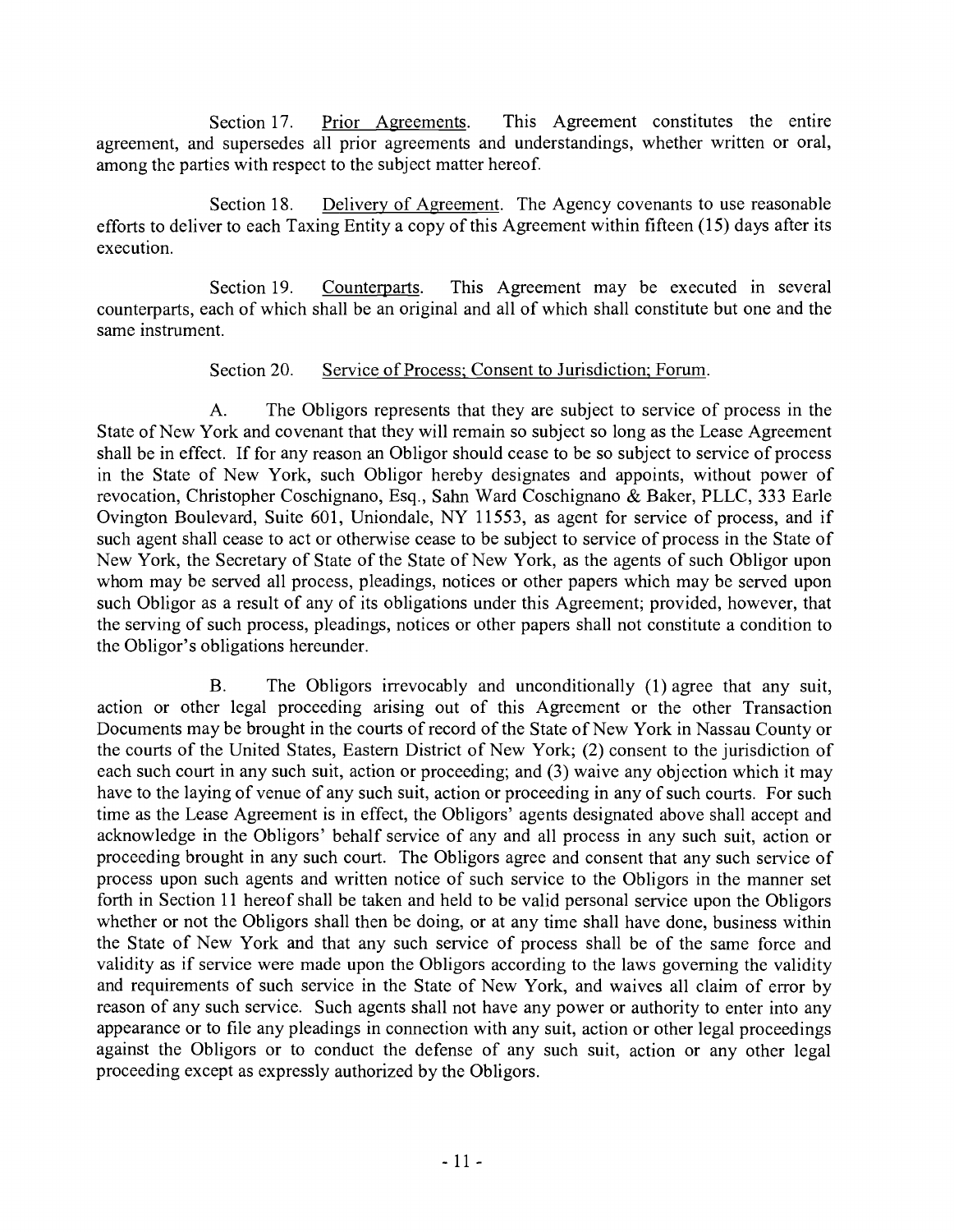Section 21. Applicable Law. This Agreement shall be governed by and construed in accordance with the laws of the State of New York, as the same may be in effect from time to time, without regard to principles of conflicts of laws.

Section 22. Nature of Obligations. This Agreement shall remain in full force and effect until each and every one of the PlLOT Obligations shall have been irrevocably paid in full and all other obligations of the Obligors under this Agreement shall have been paid and performed in full.

The obligations of the Obligors under this Agreement shall be joint and several.

Section 23. Indemnification. The Obligors agree to indemnify, defend (with counsel selected by the Agency) and hold harmless the Agency and its officers, members, agents (other than the Company), attomeys, servants and employees, past, present and future, against any liability arising from any default by the Obligors in performing their respective obligations hereunder or any expense incurred hereunder, including, without limitation, any expenses of the Agency and attomeys' fees and expenses.

[Remainder of this page intentionally left blank]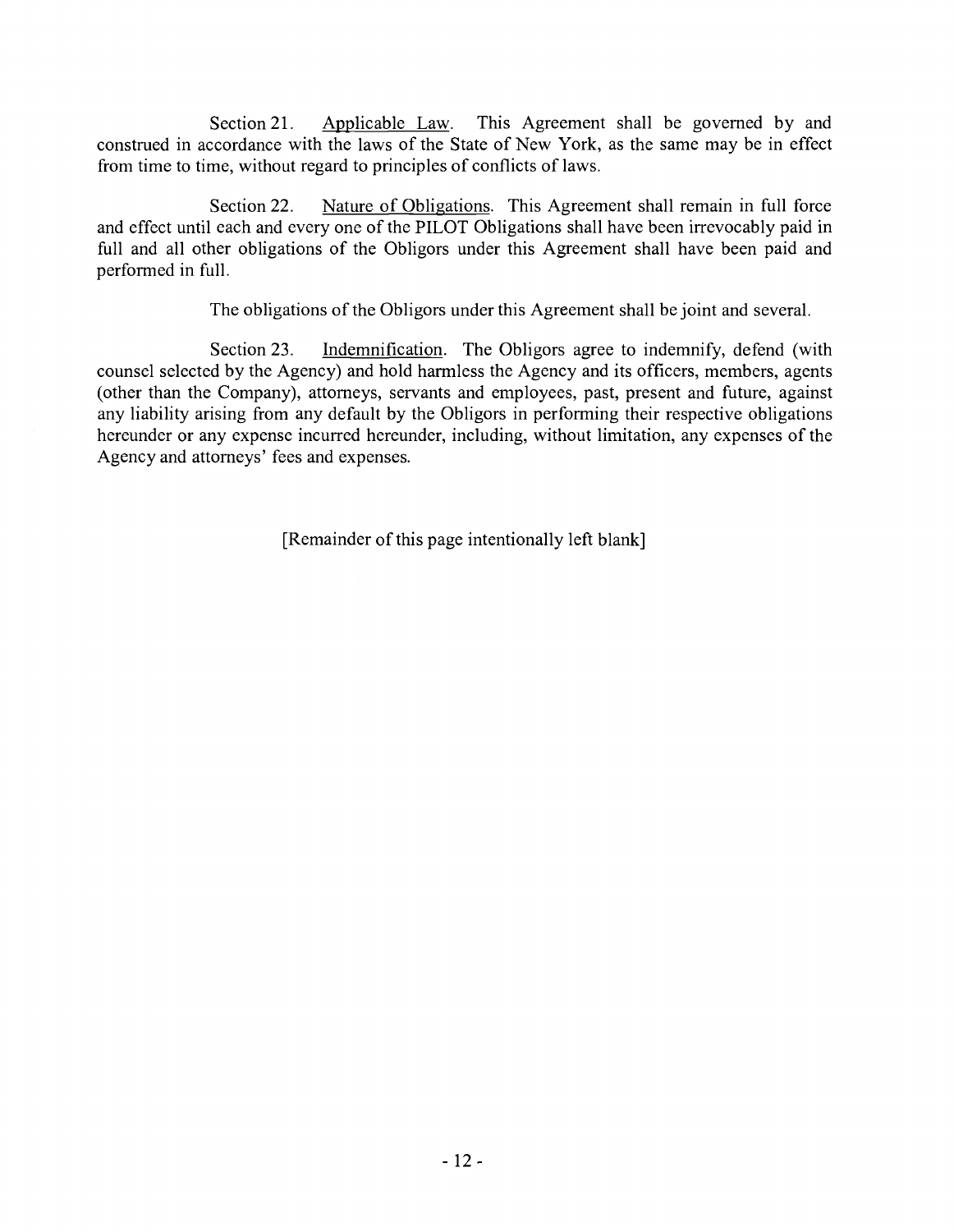IN WITNESS WHEREOF, the parties hereto have executed this Agreement as of the date first above written.

> NASSAU COUNTY INDUSTRIAL DEVELOPMENT AGENCY

By Colle

Name: Colleen Pereira Title: Administrative Director

615 SOUTH STREET, L.L.C.

By  $\qquad \qquad$ Na<del>ine: Tony Chung Chi/</del>Wang

# Title: Operating Manager

#### 44 HARBOR PARK DRIVE LLC

By: REVERSE EXCHANGE SERVICES, INC., its sole Member

By

Name: Max A. Hansen Title: President

Doc # 05-412188.2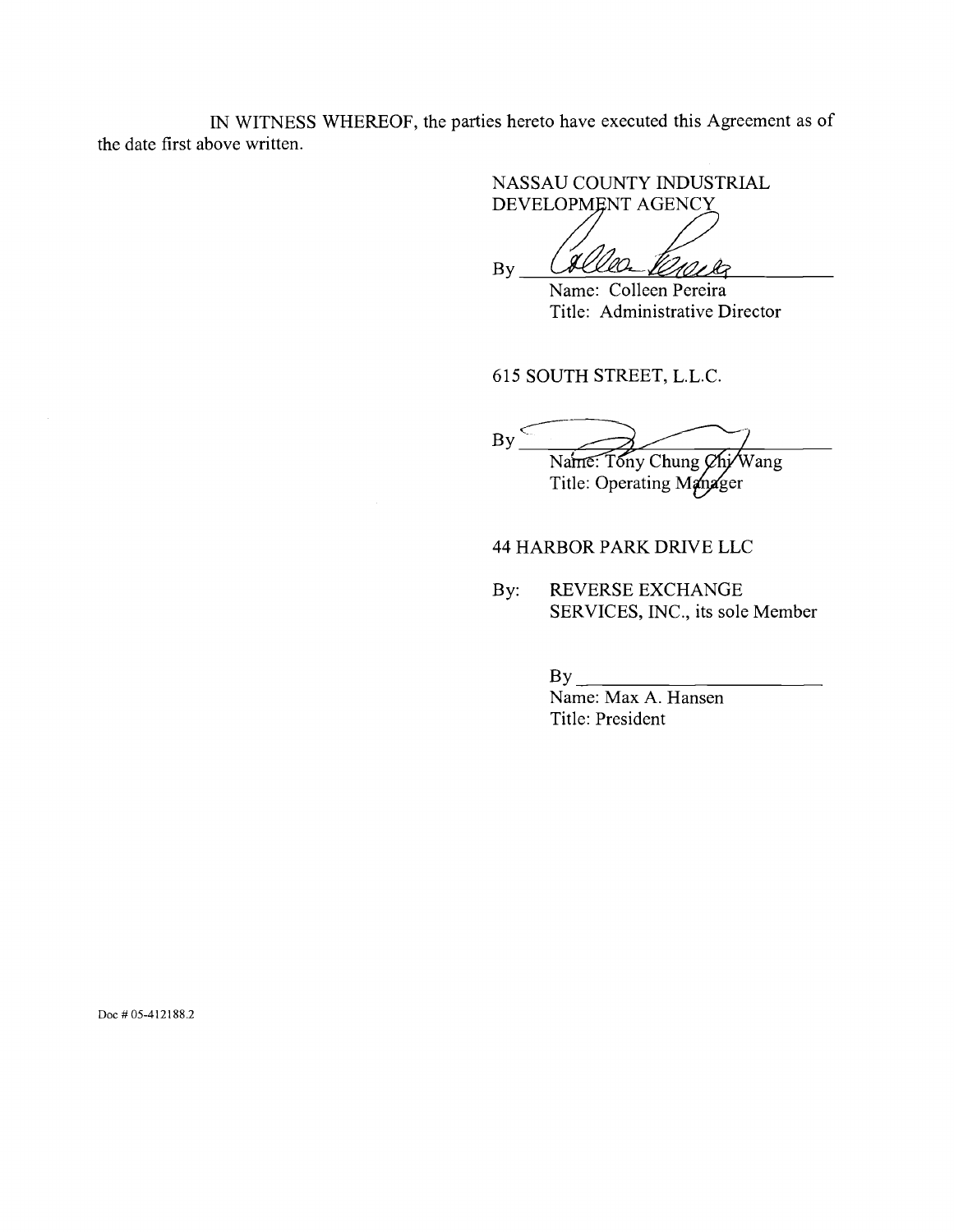IN WITNESS WHEREOF, the parties hereto have executed this Agreement as of the date first above written.

### NASSAU COUNTY INDUSTRIAL DEVELOPMENT AGENCY

By

Name: Colleen Pereira Title: Administrative Director

# 615 SOUTH STREET, L.L.C.

By

Name: Tony Chung Chi Wang Title: Operating Manager

#### 44 HARBOR PARK DRIVE LLC

By: REVERSE EXCHANGE SERVICES, INC., its sole Member

 $By$  /  $\frac{1}{\sqrt{2}}$ 

Name: Max A. Hansen Title: President

Doc # 05-412188.2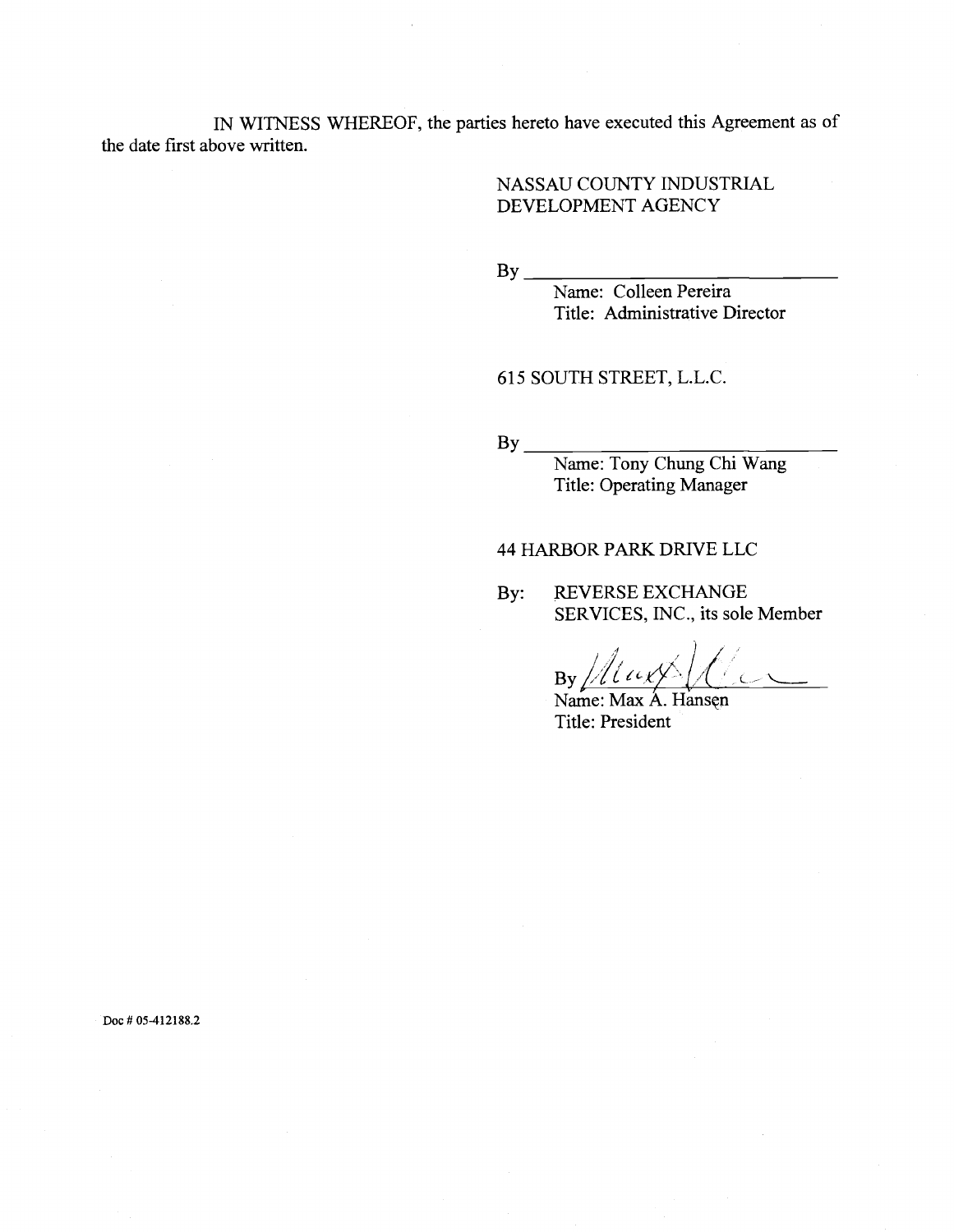STATE OF NEW YORK ) COUNTY OF NASSAU ss.:

On the  $\mathfrak{f}$  th day of December, in the year 2011, before me, the undersigned, a Notary Public in and for said State, personally appeared Colleen Pereira, personally known to me or proved to me on the basis of satisfactory evidence to be the individual whose name is subscribed to the within instrument and acknowledged to me that she executed the same in her capacity, and that by her signature on the instrument, the individual executed the instrument.

Notary Public



STATE OF NEW YORK )

COUNTY OF NASSAU $\lambda$ 

On the  $\angle$  th day of December, in the year 2011, before me, the undersigned, a Notary Public in and for said State, personally appeared Tony Chung Chi Wang, personally known to me or proved to me on the basis of satisfactory evidence to be the individual whose name is subscribed to the within instrument and acknowledged to me that he executed the same in his capacity, and that by his signature on the instrument, the individual executed the instrument.

Notary Public

Registration No. 01GA6064311<br>Qualified in Nassau County<br>Commission Expires Sept. 24, 2013 MARY ELLEN GALLAGHER NOTARY PUBLIC, STATE OF NEW YORK Registration No. 01GA6064311 Qualified in Nassau County Commission Expires Sept. 24, 2013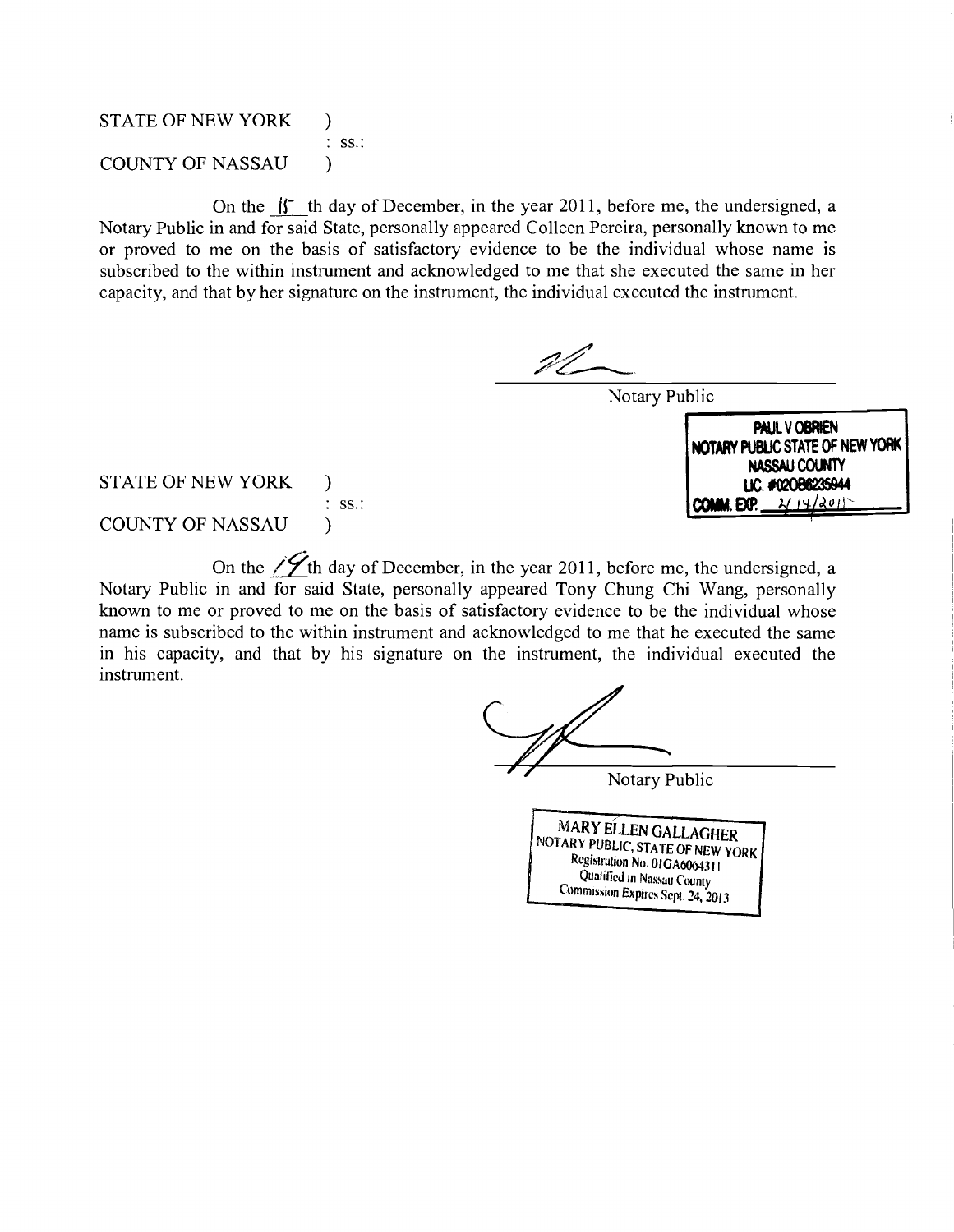# STATE OF MONTANA  $:$  SS.: countror Kaveckol;

On the  $\frac{15}{15}$  th day of December, in the year 2011, before me, the undersigned, a Notary Public in and for said State, personally appeared Max A. Hansen, personally known to me or proved to me on the basis of satisfactory evidence to be the individual whose name is subscribed to the within instrument and acknowledged to me that he executed the same in his capacity, and that by his signature on the instrument, the individual executed the instrument, and that such individual made such appearance before the undersigned in the City of Dillon, Montana.

 $\sin\theta$  $\mathcal{L}$ 

Notary Public